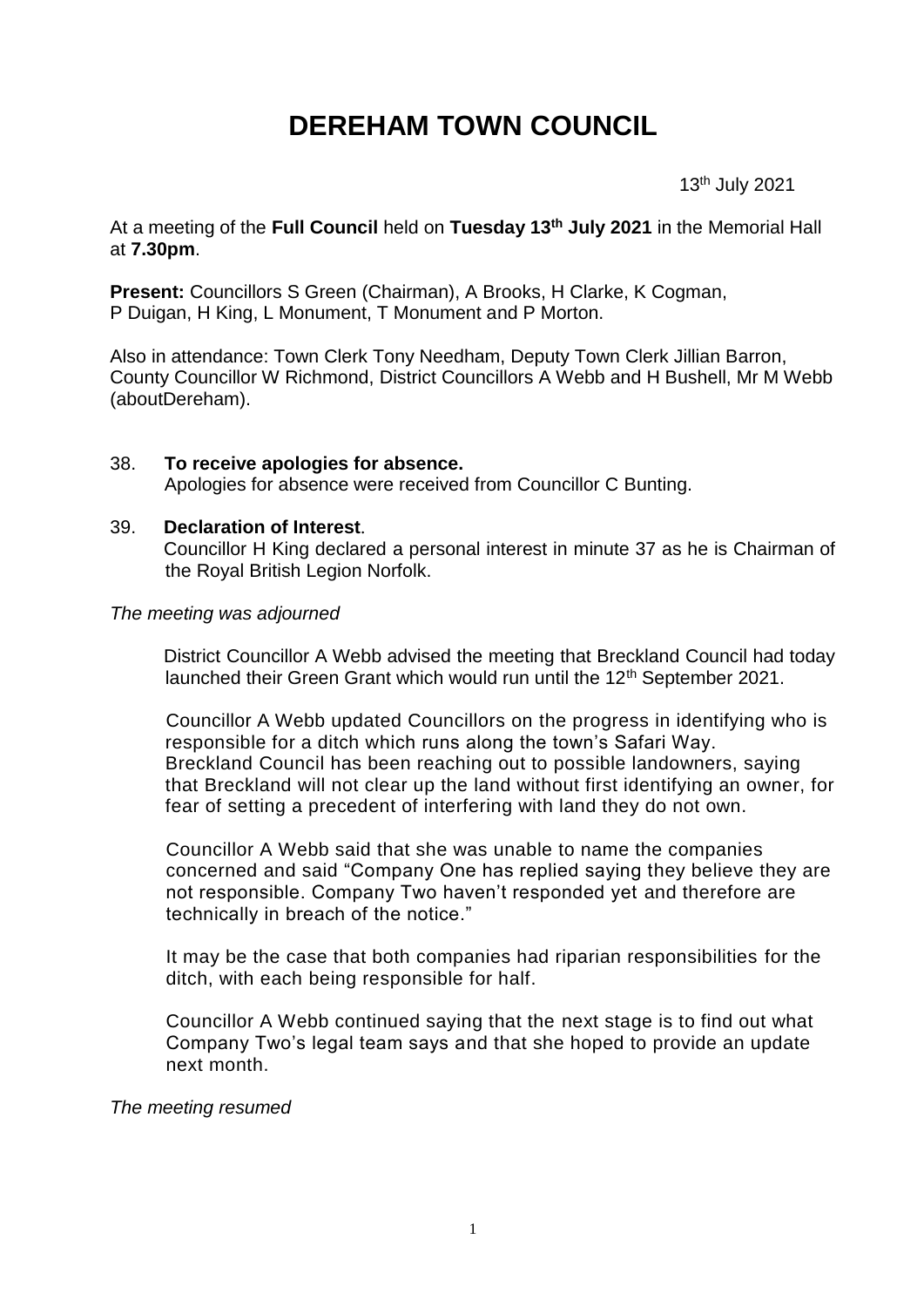40. To receive, confirm as correct and sign the minutes of the **Full Council meeting** held on **Tuesday 8th June 2021.**

Proposed by Councillor S Green, seconded by Councillor L Monument the minutes of the Full Council meeting Tuesday  $8<sup>th</sup>$  June 2021 were agreed and signed.

# 41. **Virtual Extraordinary Recreation Committee meeting**

(a) To receive, confirm as correct and sign the minutes of the meeting held on **Tuesday 29th June 2021.**

Proposed by Councillor A Brooks, seconded by Councillor K Cogman the minutes of the Virtual Extraordinary Recreation Committee meeting Tuesday 29<sup>th</sup> June 2021 were agreed and signed.

(b) To receive a report from the Chairman, discuss any matters arising therefrom.

There were no recommendations.

#### 42. **Virtual Extraordinary Finance & Governance Committee meeting** (a) To receive, confirm as correct and sign the minutes of the meeting held on **Tuesday 29th June 2021.**

Proposed by Councillor T Monument, seconded by Councillor P Duigan the minutes of the Virtual Extraordinary Finance & Governance Committee meeting Tuesday 29<sup>th</sup> June 2021 were agreed and signed.

(b) To receive a report from the Chairman, discuss any matters arising therefrom.

There were no recommendations.

# 43. **To receive and adopt the list of accounts paid, the Financial Statement and list of accounts to be paid.**

Proposed by Councillor S Green, the list of accounts paid, the Financial Statement and list of accounts to be paid were agreed.

### 44. **To consider co-opting to fill one vacancy.**

Councillors listened to a short presentation from the prospective Councillors before the voting commenced. Voting was carried out by secret ballot.

It was agreed that Alan Greenwood be co-opted as a Councillor.

# 45. **Signing up to the Armed Forces Covenant.**

It was agreed that Dereham Town Council would sign up to the Armed Forces Covenant.

*Councillor A Brooks left the meeting.*